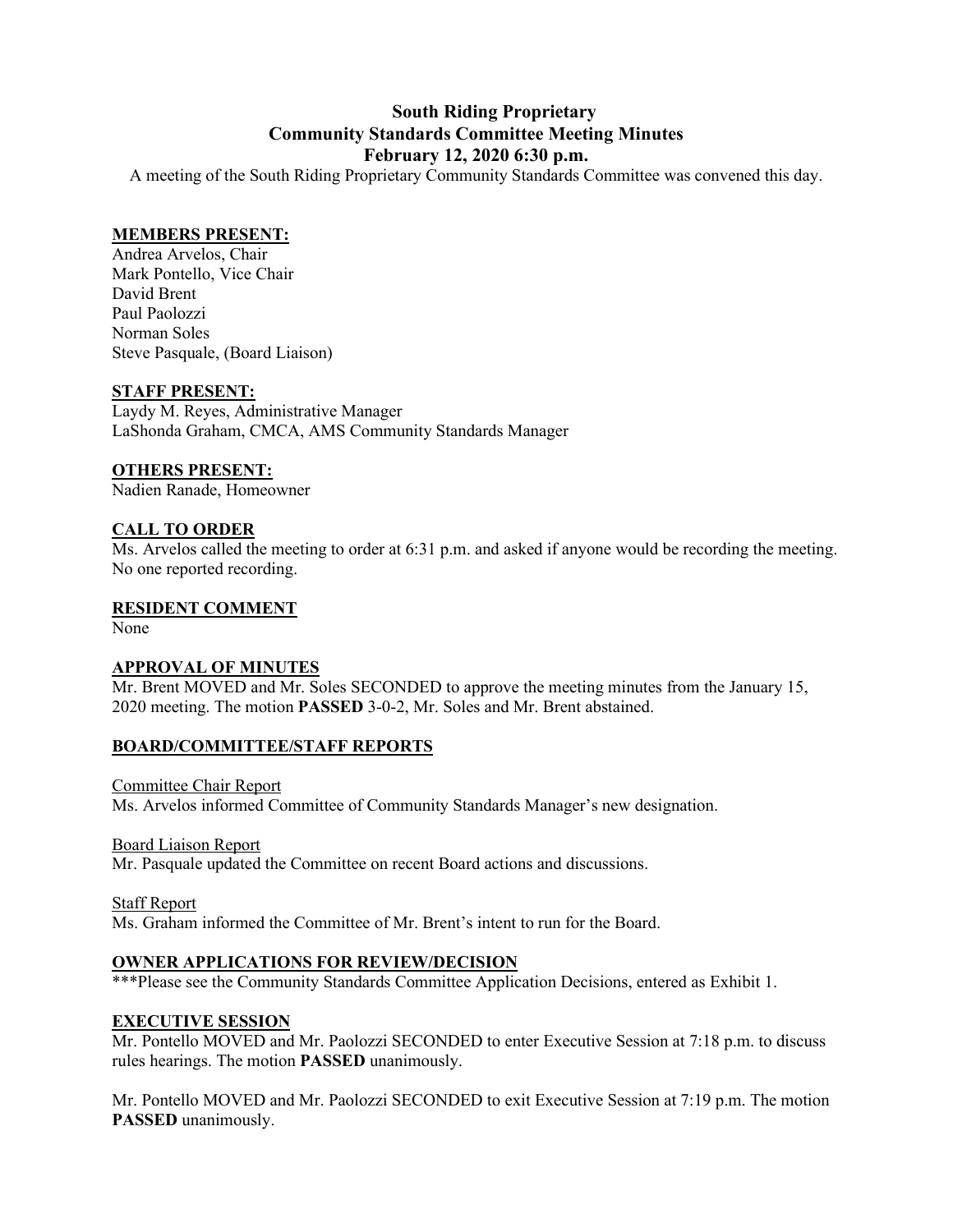# **ACTION TAKEN POST EXECUTIVE SESSION**

Mr. Pontello MOVED and Mr. Paolozzi SECONDED to approve the Rules Violation and Application Assessment Consent Agendas as recommended by Staff. The motion PASSED unanimously.

#### **ADJOURNMENT**

Mr. Pontello MOVED and Mr. Paolozzi SECONDED to adjourn the meeting at 7:21 p.m.

The next meeting will be held at South Riding Center, Wednesday, March 11, 2020 at 6:30 p.m.

Signed:  $\mu\ell$ 

Andrea Arvelos, Community Standards Committee Chair

Date Approved: January 11, 2020